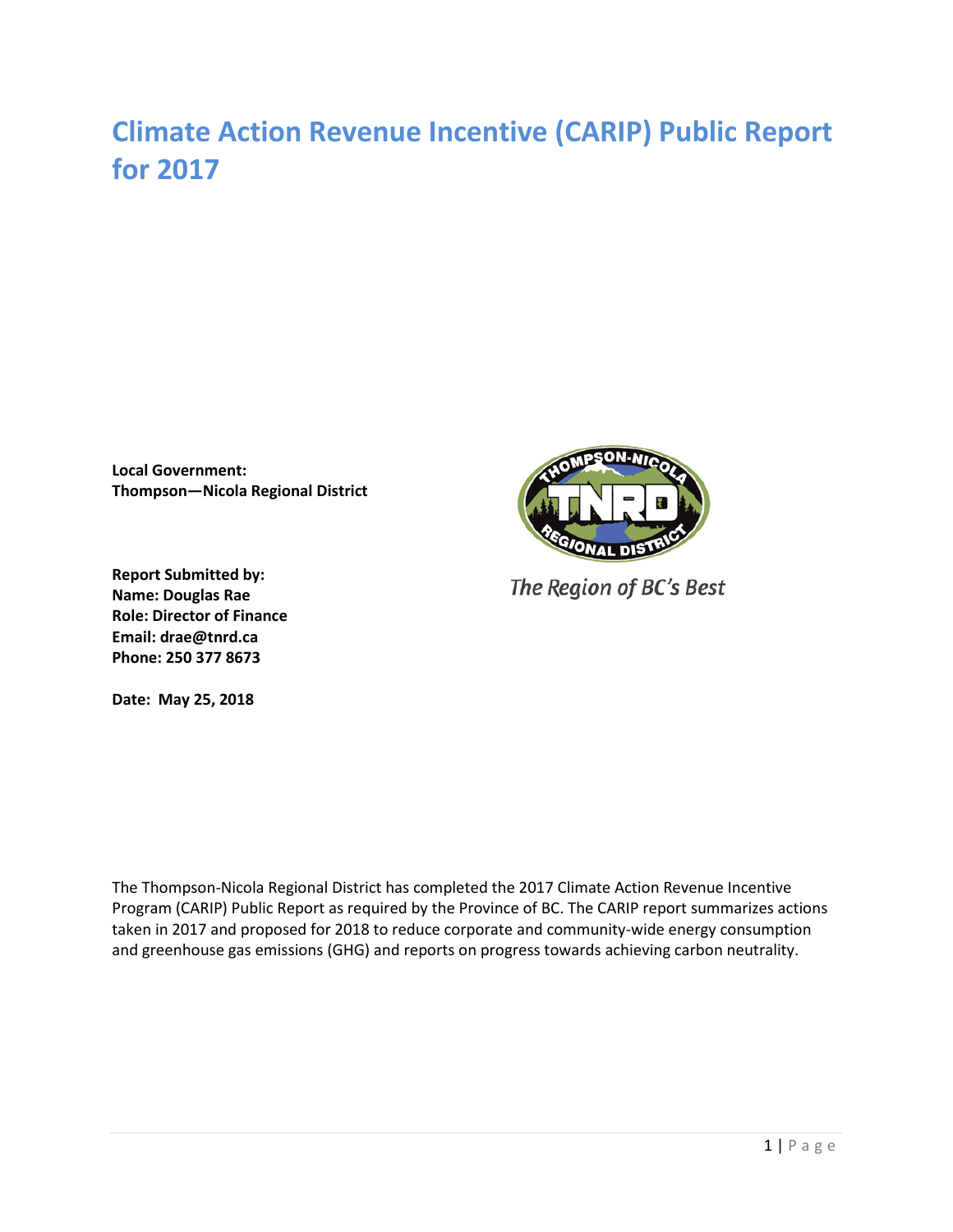## **2017 BROAD PLANNING ACTIONS**

## **Broad Planning Actions**

Broad Planning refers to high level planning that sets the stage for GHG emissions reductions, including plans such as Official Community Plans, Integrated Community Sustainability Plans, Climate Action Plans or Community Energy Emissions Plans. Land use planning that focuses on Smart Growth principles (compact, complete, connected, centred) plays an especially important role in energy and GHG reduction.

#### **Community-Wide Actions Taken in 2017**

Complete review and update of the TNRD Regional Solid Waste Management Plan (RSWMP). Solid waste management plan updates are required every 10 years. The plan purpose is to set new solid waste reduction targets, and plan how they are to be achieved.

Continued to collect data for the 2017 Regional Growth Strategy Monitoring Indicators Report

Continued development of the North Thompson OCP, to include addressing challenges associated with decreased population and efficient delivery of services.

### **Community-Wide Actions Proposed for 2018**

| <b>Corporate Actions Taken in 2017</b>                                       |  |  |
|------------------------------------------------------------------------------|--|--|
| Continued development/refinement of asset management strategies              |  |  |
| Procured asset management software tools                                     |  |  |
| Expanded development of asset management strategies to all TNRD owned assets |  |  |
| Development of Utility Systems Master Plan                                   |  |  |
|                                                                              |  |  |
| <b>Corporate Actions Proposed for 2018</b>                                   |  |  |
| Establish asset management strategies through all TNRD departments.          |  |  |
|                                                                              |  |  |
|                                                                              |  |  |
|                                                                              |  |  |
|                                                                              |  |  |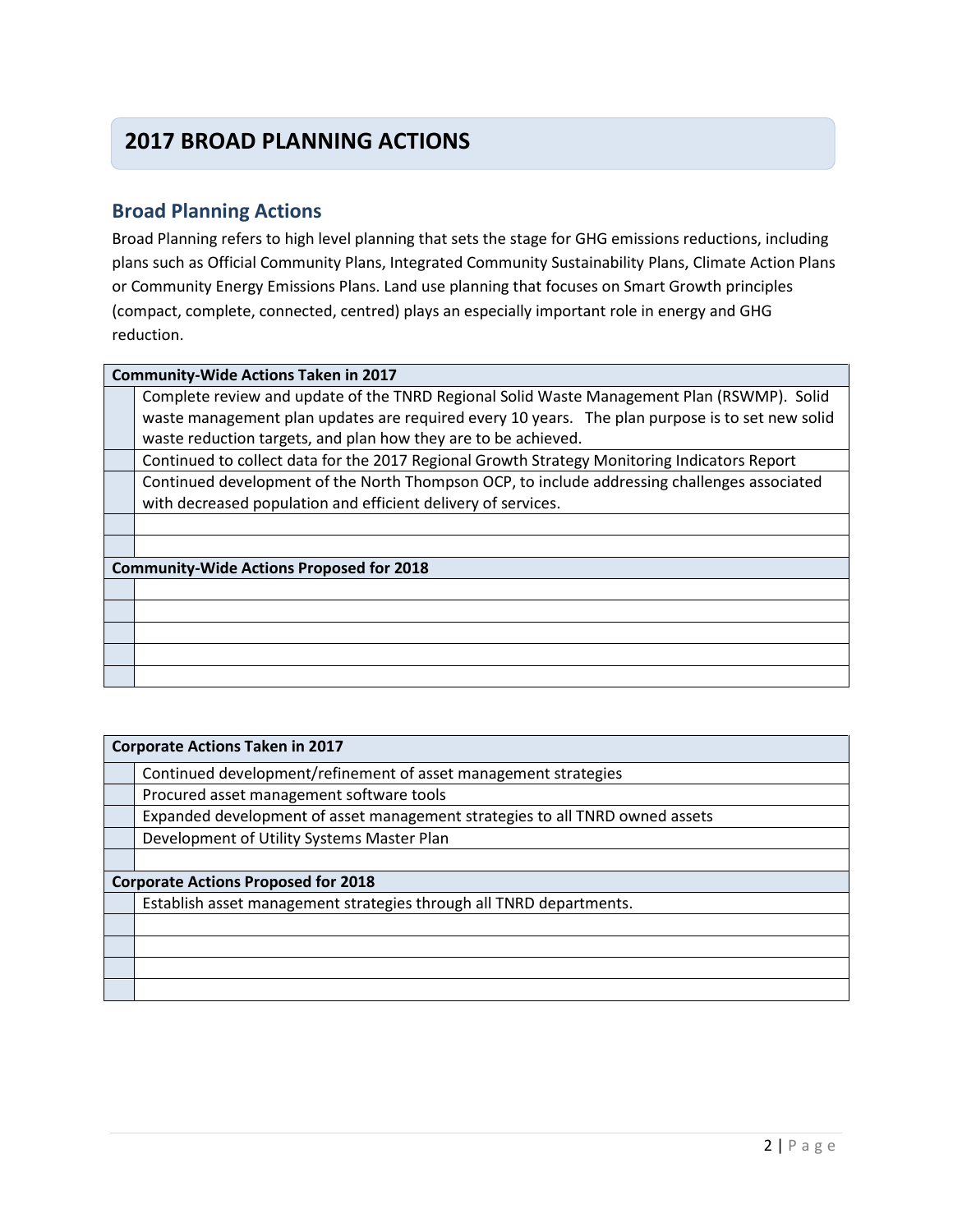| <b>Broad Planning</b>                                                                                                |                                                                                                                                                                                                                                                                                                                                                                                                   |            |
|----------------------------------------------------------------------------------------------------------------------|---------------------------------------------------------------------------------------------------------------------------------------------------------------------------------------------------------------------------------------------------------------------------------------------------------------------------------------------------------------------------------------------------|------------|
| What is (are) your current GHG<br>reduction target(s)?                                                               | (Please provide details here)<br>The TNRD Regional Growth Strategy calls for a reduction of 10% in<br>comparison to 2007 levels by 2020; and a reduction of 33% in<br>comparison to 2007 levels by 2050.<br>For the areas covered by the Green Lake OCP, projected is a reduction<br>of 33% in comparison to 2007 levels by 2012; and a reduction of 80%<br>in comparison to 2007 levels by 2050. |            |
| Are you familiar with your community's community energy and emissions inventory (e.g. CEEI<br>or another inventory)? |                                                                                                                                                                                                                                                                                                                                                                                                   | <b>Yes</b> |
| What plans, policies or guidelines govern the implementation of climate mitigation in your<br>community?             |                                                                                                                                                                                                                                                                                                                                                                                                   |            |
|                                                                                                                      | Community Energy and Emissions (CEE) Plan                                                                                                                                                                                                                                                                                                                                                         | <b>No</b>  |
|                                                                                                                      | Community- Wide Climate Action Plan                                                                                                                                                                                                                                                                                                                                                               | <b>No</b>  |
|                                                                                                                      | Integrated Community Sustainability Plan                                                                                                                                                                                                                                                                                                                                                          | <b>No</b>  |
|                                                                                                                      | Official Community Plan (OCP)                                                                                                                                                                                                                                                                                                                                                                     | <b>Yes</b> |
|                                                                                                                      | <b>Regional Growth Strategy (RGS)</b>                                                                                                                                                                                                                                                                                                                                                             | Yes        |
|                                                                                                                      | Do not have a plan                                                                                                                                                                                                                                                                                                                                                                                | <b>No</b>  |
| Other:                                                                                                               |                                                                                                                                                                                                                                                                                                                                                                                                   | <b>No</b>  |
|                                                                                                                      | Does your local government have a corporate GHG reduction plan?                                                                                                                                                                                                                                                                                                                                   | <b>No</b>  |

## **2017 BUILDING AND LIGHTING ACTIONS**

## **Building and Lighting Actions**

Low-carbon buildings use the minimum amount of energy needed to provide comfort and safety for their inhabitants and tap into renewable energy sources for heating, cooling and power. These buildings can save money, especially when calculated over the long term. This category also includes reductions realized from energy efficient street lights and lights in parks or other public spaces.

| <b>Community-Wide Actions Taken in 2017</b>                                                       |  |  |
|---------------------------------------------------------------------------------------------------|--|--|
| Provided funding to 4 not-for-profit non-governmental organizations for green capital projects    |  |  |
| Provided funding to 1 member municipality to fund green capital project                           |  |  |
|                                                                                                   |  |  |
|                                                                                                   |  |  |
|                                                                                                   |  |  |
| <b>Community-Wide Actions Proposed for 2018</b>                                                   |  |  |
| Continue to explore partnerships to implement green initiatives with non-governmental             |  |  |
| organizations and member municipalities                                                           |  |  |
| Prepare information circular for building permit applications re achieving energy efficacy in new |  |  |
| construction and renovation projects                                                              |  |  |
| Research and possible implementation of regional energy efficiency requirements beyond those      |  |  |
| identified in the BC Building Code                                                                |  |  |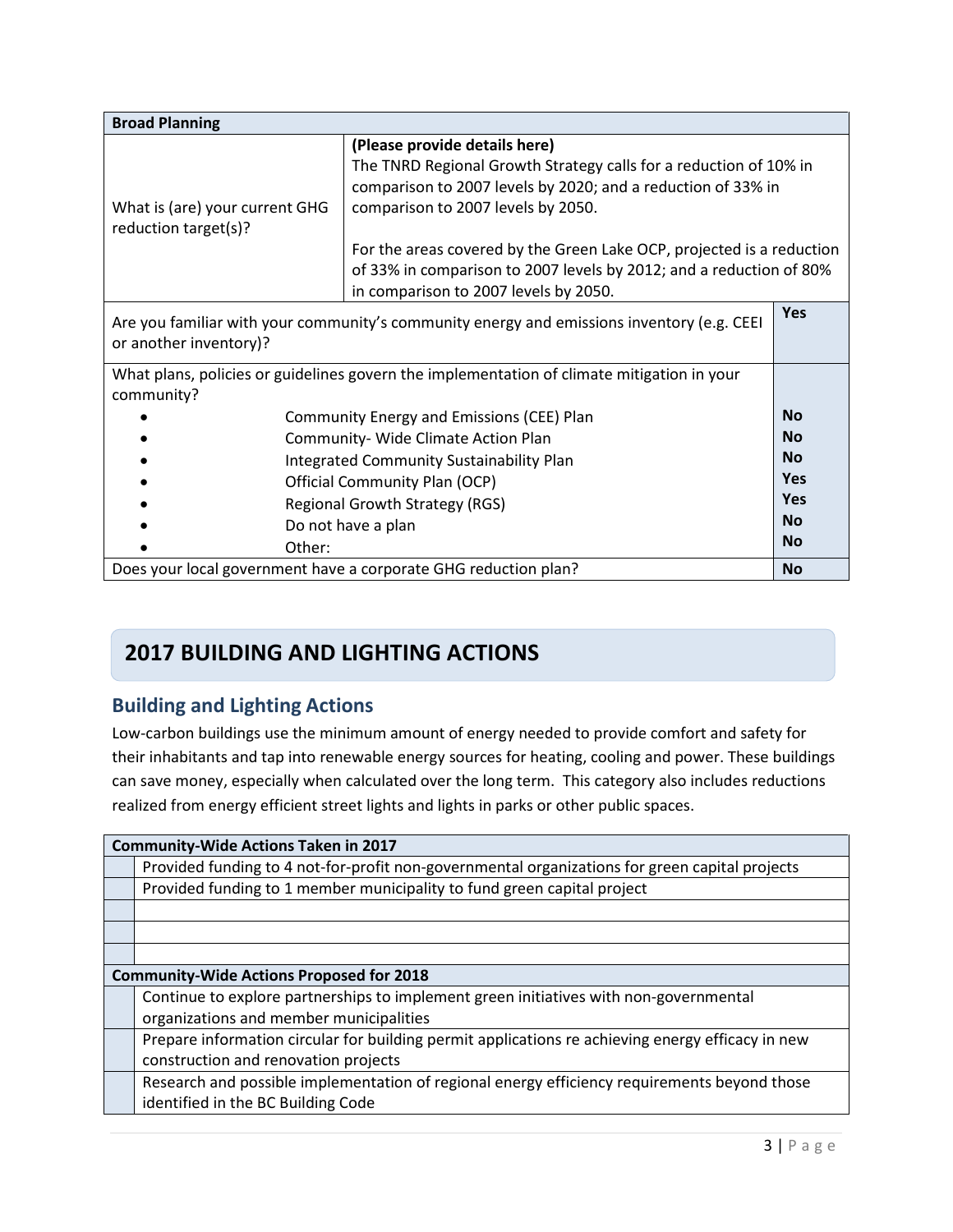| <b>Corporate Actions Taken in 2017</b>                                                             |  |  |
|----------------------------------------------------------------------------------------------------|--|--|
| Funding approved for energy efficient lighting upgrade at Vavenby Fire Hall                        |  |  |
| Funding approved for energy efficient lighting and insulation upgrade at Blackpool Fire Hall. Also |  |  |
| included funding for water closet upgrade with low flow fixtures.                                  |  |  |
| Continued efforts to move to virtual servers. Any new replacement servers are more energy          |  |  |
| efficient                                                                                          |  |  |
| All new computers replacements are more energy efficient than replaced units                       |  |  |
|                                                                                                    |  |  |
| <b>Corporate Actions Proposed for 2018</b>                                                         |  |  |
| Complete energy efficient upgrades at Vavenby and Blackpool fire halls                             |  |  |
| Moving towards video conferencing for staff meetings and live streaming of community               |  |  |
| engagements                                                                                        |  |  |
| Upgrade virtual management system to allow for more virtual servers                                |  |  |
|                                                                                                    |  |  |
|                                                                                                    |  |  |

#### **Building and Lighting**

The Province has committed to taking incremental steps to increase energy-efficiency requirements in the BC Building Code to make buildings net-zero energy ready by 2032. The BC Energy Step Code--a part of the BC Building Code--supports that effort

| Is your local government aware of the BC Energy Step Cost?     | Yes |
|----------------------------------------------------------------|-----|
| Is your local government implementing the BC Energy Step Code? | Yes |

## **2017 ENERGY GENERATION ACTIONS**

### **Energy Generation Actions**

A transition to renewable or low-emission energy sources for heating, cooling and power supports large, long-term GHG emissions reductions. Renewable energy including waste heat recovery (e.g. from biogas and biomass), geo-exchange, micro hydroelectric, solar thermal and solar photovoltaic, heat pumps, tidal, wave, and wind energy can be implemented at different scales, e.g. in individual homes, or integrated across neighbourhoods through district energy or co-generation systems.

| <b>Community-Wide Actions Taken in 2017</b> |  |  |
|---------------------------------------------|--|--|
| N/A                                         |  |  |
|                                             |  |  |
|                                             |  |  |
|                                             |  |  |
|                                             |  |  |
|                                             |  |  |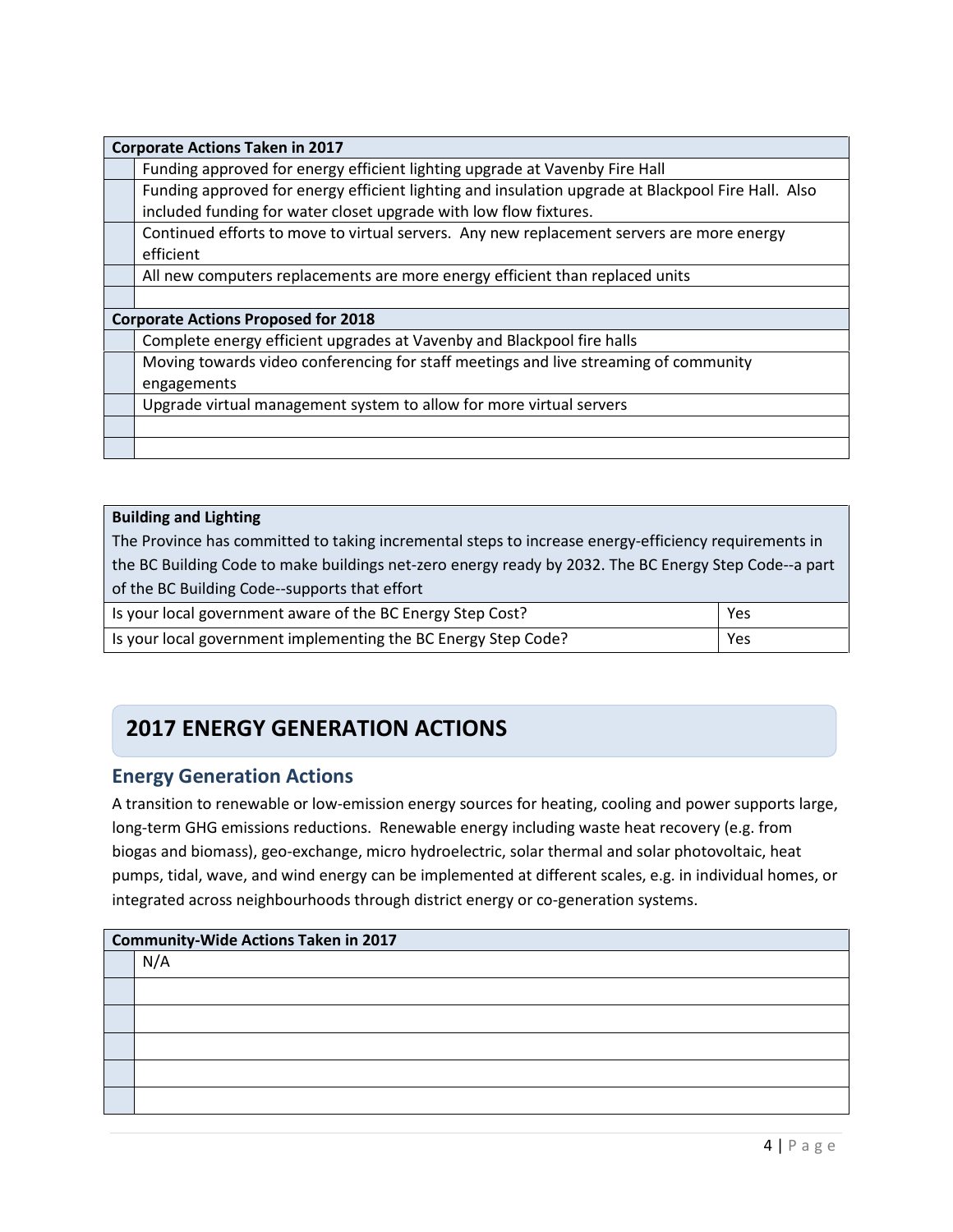| <b>Community-Wide Actions Proposed for 2018</b> |  |  |
|-------------------------------------------------|--|--|
| N/A                                             |  |  |
|                                                 |  |  |
|                                                 |  |  |
|                                                 |  |  |
|                                                 |  |  |

|                                                                    | <b>Corporate Actions Taken in 2017</b>     |  |  |
|--------------------------------------------------------------------|--------------------------------------------|--|--|
|                                                                    | N/A                                        |  |  |
|                                                                    |                                            |  |  |
|                                                                    |                                            |  |  |
|                                                                    |                                            |  |  |
|                                                                    |                                            |  |  |
|                                                                    | <b>Corporate Actions Proposed for 2018</b> |  |  |
| Pursue funding for solar panel installation at TNRD Civic Building |                                            |  |  |
|                                                                    |                                            |  |  |
|                                                                    |                                            |  |  |
|                                                                    |                                            |  |  |
|                                                                    |                                            |  |  |

| <b>Energy Generation</b>                                                                                                                |            |
|-----------------------------------------------------------------------------------------------------------------------------------------|------------|
| Is your local government developing, or constructing:                                                                                   |            |
| A district energy system                                                                                                                | <b>No</b>  |
| A renewable energy system                                                                                                               | <b>No</b>  |
| Is your local government operating:                                                                                                     |            |
| A district energy system                                                                                                                | <b>No</b>  |
| A renewable energy system                                                                                                               | <b>No</b>  |
| Is your local government connected to a district energy system that is operated by another                                              | <b>No</b>  |
| energy provider?                                                                                                                        |            |
| <b>Yes</b><br>Are you aware of the Integrated Resource Recovery guidance page on the BC Climate Action<br>Toolkit?                      |            |
| Are you familiar with the 2017 "List of Funding Opportunities for Clean Energy Projects Led by<br>First Nations and Local Governments?" | <b>Yes</b> |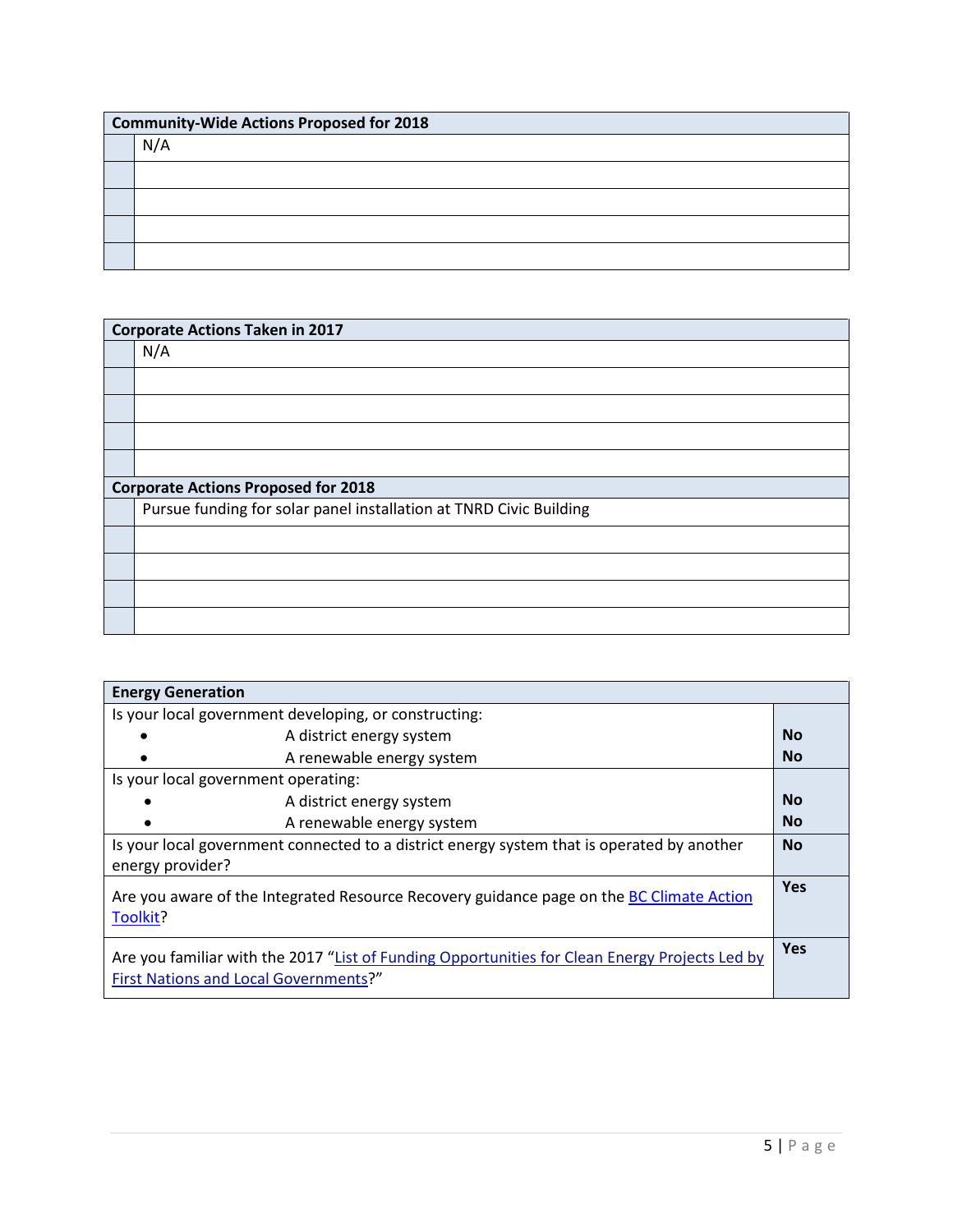## **2017 GREENSPACE/NATURAL RESOURCE PROTECTION ACTIONS**

### **Greenspace Actions**

Greenspace/Natural Resource Protection refers to the creation of parks and greenways, boulevards, community forests, urban agriculture, riparian areas, gardens, recreation/school sites, and other green spaces, such as remediated brownfield/contaminated sites as well as the protection of wetlands, waterways and other naturally occurring features.

| <b>Community-Wide Actions Taken in 2017</b>     |  |  |
|-------------------------------------------------|--|--|
| N/A                                             |  |  |
|                                                 |  |  |
|                                                 |  |  |
|                                                 |  |  |
|                                                 |  |  |
| <b>Community-Wide Actions Proposed for 2018</b> |  |  |
| N/A                                             |  |  |
|                                                 |  |  |
|                                                 |  |  |
|                                                 |  |  |
|                                                 |  |  |

| <b>Corporate Actions Taken in 2017</b>     |  |  |
|--------------------------------------------|--|--|
| N/A                                        |  |  |
|                                            |  |  |
|                                            |  |  |
|                                            |  |  |
|                                            |  |  |
| <b>Corporate Actions Proposed for 2018</b> |  |  |
| N/A                                        |  |  |
|                                            |  |  |
|                                            |  |  |
|                                            |  |  |
|                                            |  |  |

| Greenspace                                                                        |           |
|-----------------------------------------------------------------------------------|-----------|
| Does your local government have urban forest policies, plans or programs?         | <b>No</b> |
| Does your local government have policies, plans or programs to support local food |           |
| production?                                                                       |           |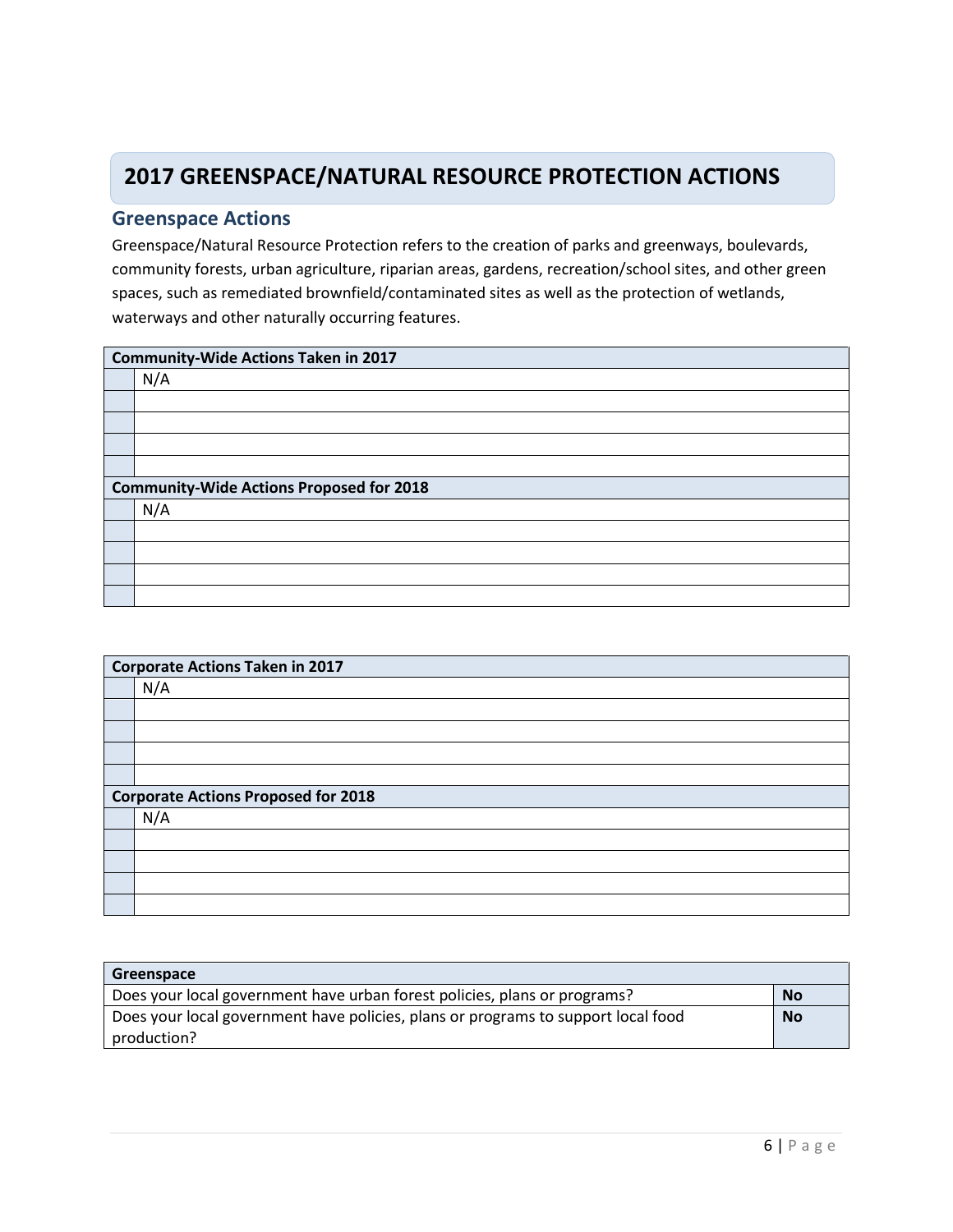## **2017 SOLID WASTE ACTIONS**

### **Solid Waste Actions**

Reducing, reusing, recycling, recovering and managing the disposal of the residual solid waste minimizes environmental impacts and supports sustainable environmental management, greenhouse gas reductions, and improved air and water quality.

| <b>Community-Wide Actions Taken in 2017</b>                                                         |  |  |
|-----------------------------------------------------------------------------------------------------|--|--|
| Continuation of region wide waste reduction education programs which included 23 community          |  |  |
| events and presentations to schools and community groups. A total of \$44,000 was spent on          |  |  |
| various media advertisements and development of education/promotion materials targeting waste       |  |  |
| reduction.                                                                                          |  |  |
| Sold 189 backyard composters and food digesters (green cones) in our continued effort to            |  |  |
| encourage source reduction of organic waste, these units are sold at a subsidized rate to residents |  |  |
| and in select cases donated to community groups and schools for demonstration purposes.             |  |  |
| Household Hazardous Waste Round-up events were held in Kamloops, Merritt and Cache Creek.           |  |  |
| This initiative keeps harmful chemicals out of landfills.                                           |  |  |
| Continued to partner with provincial stewardship agencies to provide a one-stop-shop for disposal   |  |  |
| of garbage and recyclables at TNRD run transfer stations. Furthermore, after ongoing lobby efforts  |  |  |
| in late 2017, the TNRD received a formal offer to participate in the Recycle BC EPR program for     |  |  |
| residential packaging and print paper; program to be fully implemented by end of 2018.              |  |  |
| Supported community clean-up initiatives and coordinated clean-up of problematic illegal dump       |  |  |
| sites. A total of \$27,000 was spent on community and illegal dumping clean-ups.                    |  |  |
| <b>Community-Wide Actions Proposed for 2018</b>                                                     |  |  |
| Implement Recycle BC depots at all TNRD run facilities, this will include a region wide             |  |  |
| communication plan regarding the changes to the existing recycling system.                          |  |  |
| Begin implementation of waste diversion initiatives from the TNRD's new RSWMP including:            |  |  |
| increased education and, partner with City of Kamloops to establish a permanent year round          |  |  |
| household hazardous waste depot.                                                                    |  |  |
| Continue to pursue diversion opportunities for construction/demolitions waste.                      |  |  |
|                                                                                                     |  |  |
|                                                                                                     |  |  |

| <b>Corporate Actions Taken in 2017</b>                                                            |  |  |
|---------------------------------------------------------------------------------------------------|--|--|
| Continuation of GHG reduction projects (methane oxidation) at TNRD operating landfills and select |  |  |
| closed landfills. Methane is anaerobically converted to CO2, thus reducing GWP by 21 times. In    |  |  |
| 2017 this resulting in an estimated reduction in 2017 of 722 tonnes of CO2 equivalent.            |  |  |
|                                                                                                   |  |  |
|                                                                                                   |  |  |
|                                                                                                   |  |  |
|                                                                                                   |  |  |
|                                                                                                   |  |  |
|                                                                                                   |  |  |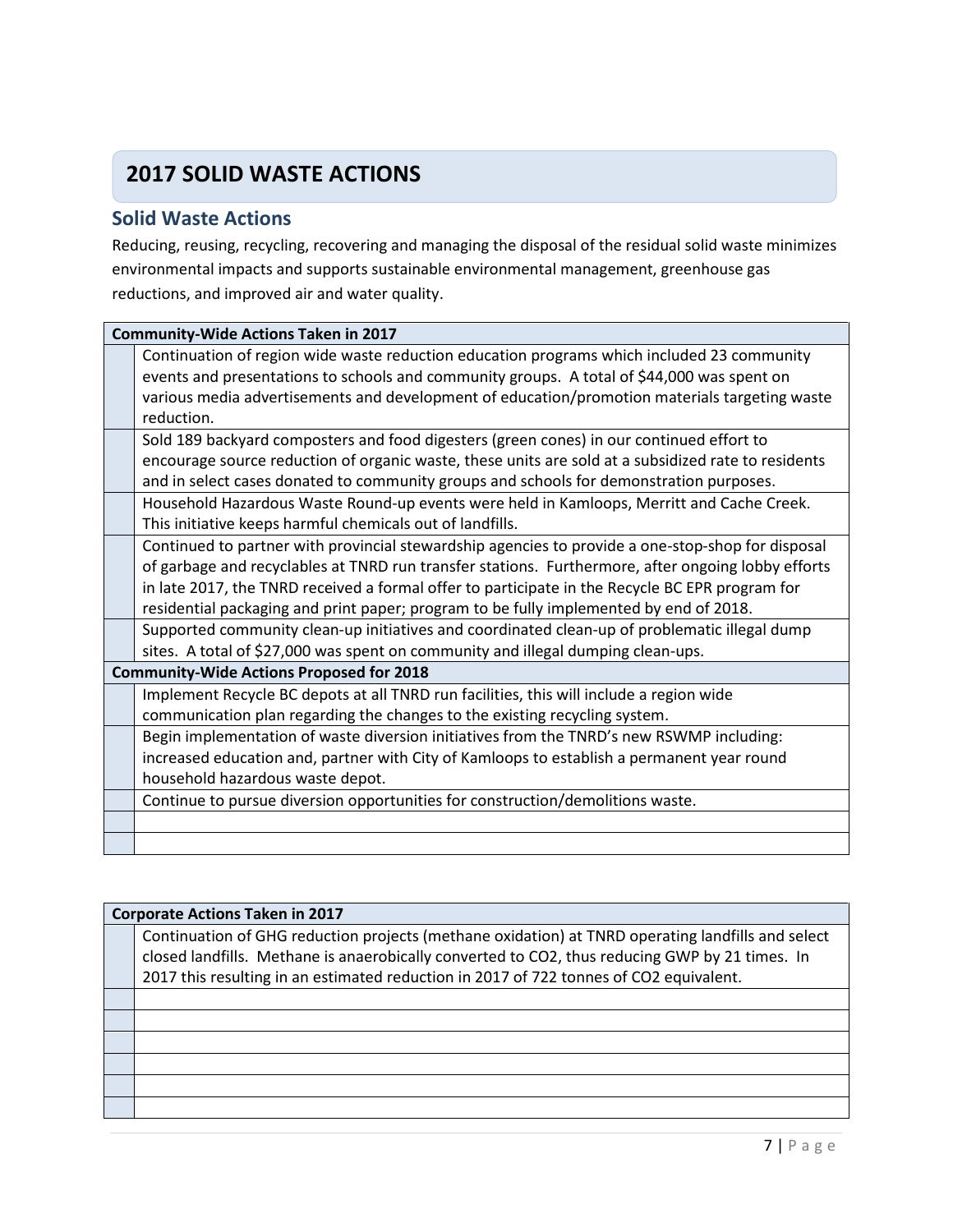| <b>Corporate Actions Proposed for 2018</b>                                                       |  |  |
|--------------------------------------------------------------------------------------------------|--|--|
| Obtain Board approval of revised RSWMP and then submit to Minister of Environment                |  |  |
| As recommended in the RSWMP, proceed with conversion of Heffley Creek landfill to a              |  |  |
| construction/demolition landfill only, and divert household garbage to Kamloops Mission Flats or |  |  |
| Cache Creek landfills.                                                                           |  |  |
| Continue methane oxidation at both operating and closed TNRD landfills.                          |  |  |
| Begin work on policy recommendations included in the RSWMP, such as disposal bans on             |  |  |
| recyclables in waste stream from Industrial/Commercial/Institutional (ICI) sources               |  |  |
|                                                                                                  |  |  |

| Solid Waste                                                                                 |            |
|---------------------------------------------------------------------------------------------|------------|
| Does your local government have construction and demolition waste reduction policies, plans | <b>Yes</b> |
| or programs?                                                                                |            |
| Does your local government have organics reduction/diversion policies, plans or programs?   | <b>Yes</b> |

## **2017 TRANSPORTATION ACTIONS**

## **Transportation Actions**

Transportation actions that increase transportation system efficiency, emphasize the movement of people and goods, and give priority to more efficient modes, e.g. walking, cycling, ridesharing, and public transit, can contribute to reductions in greenhouse gas emissions and more livable communities.

| <b>Community - Wide Actions Taken in 2017</b>                                                          |  |  |
|--------------------------------------------------------------------------------------------------------|--|--|
| Expanded bookmobile services to outlying communities, thus reducing personal vehicle visits to         |  |  |
| regional libraries                                                                                     |  |  |
| E-book and e-audiobook circulations of 134,813. Includes licensing as a Centre for Equitable Library   |  |  |
| Access. No library visits required for this service.                                                   |  |  |
|                                                                                                        |  |  |
|                                                                                                        |  |  |
|                                                                                                        |  |  |
| <b>Community-Wide Actions Proposed for 2018</b>                                                        |  |  |
| Budget in place to undertake a pilot project at the Resort Municipality of Sun Peaks transfer station, |  |  |
| involving installation of compactor garbage bins. Anticipated to reduce number of hauls by 2/3         |  |  |
|                                                                                                        |  |  |
|                                                                                                        |  |  |
|                                                                                                        |  |  |
|                                                                                                        |  |  |

| Corporate Actions Taken in 2017                               |  |  |
|---------------------------------------------------------------|--|--|
| 25 employees took part in bike to work week. Cycled 494.51 km |  |  |
|                                                               |  |  |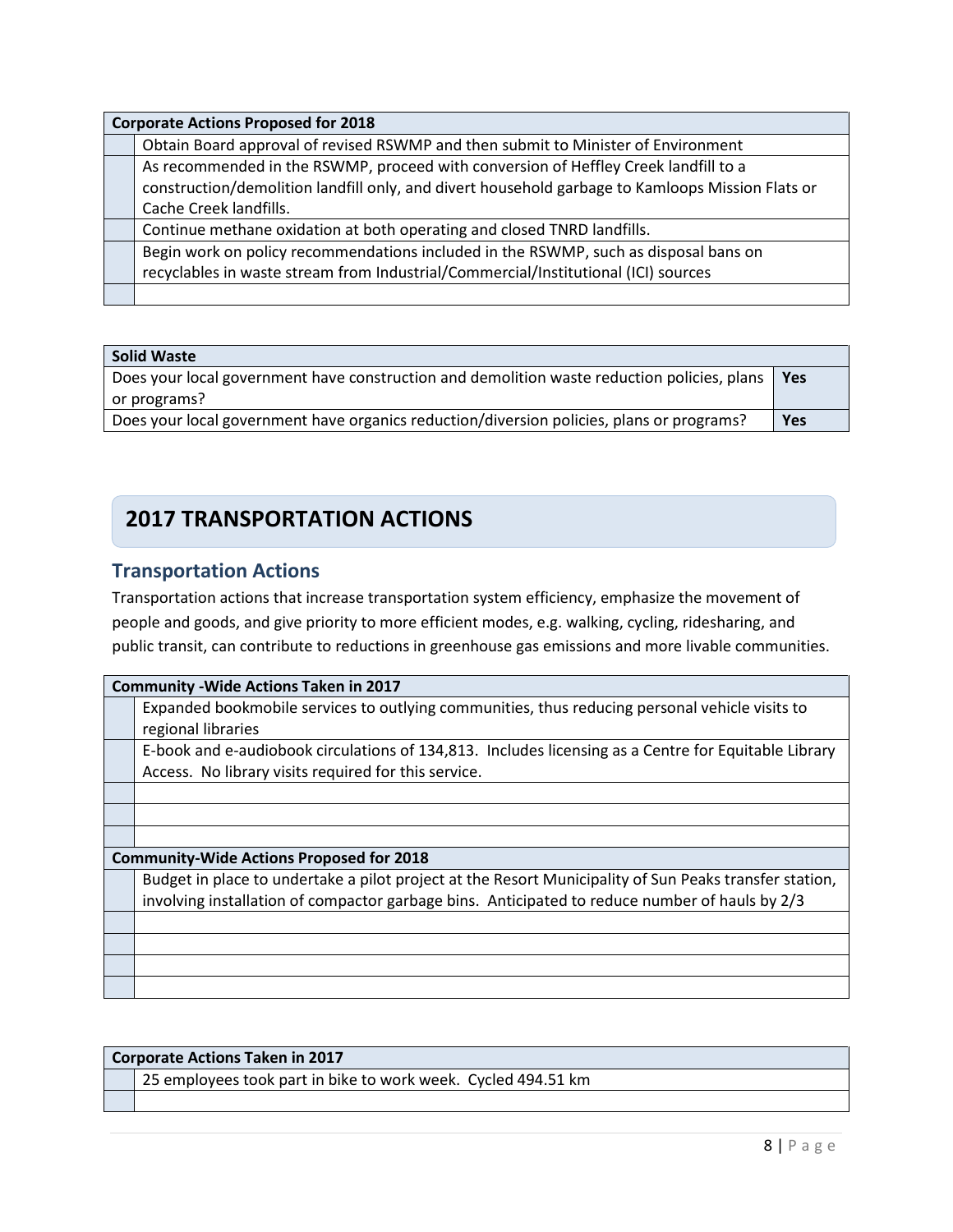| <b>Corporate Actions Proposed for 2018</b>           |  |  |
|------------------------------------------------------|--|--|
| Commissioning of new, more fuel efficient bookmobile |  |  |
|                                                      |  |  |
|                                                      |  |  |
|                                                      |  |  |
|                                                      |  |  |

| <b>Transportation</b>                                                                    |                                                                                                 |            |
|------------------------------------------------------------------------------------------|-------------------------------------------------------------------------------------------------|------------|
| Does your local government have policies, plans or programs to support:                  |                                                                                                 |            |
|                                                                                          | Walking                                                                                         | <b>No</b>  |
| Cycling                                                                                  |                                                                                                 | <b>No</b>  |
|                                                                                          | Transit Use                                                                                     | <b>Yes</b> |
|                                                                                          | Electric Vehicle Use                                                                            | <b>No</b>  |
|                                                                                          | Other (please specify)                                                                          | <b>No</b>  |
|                                                                                          |                                                                                                 |            |
|                                                                                          | Does your local government have a transportation demand management (TDM) strategy (e.g.         | <b>No</b>  |
| to reduce single-vehicle occupancy trips, increase travel options, provide incentives to |                                                                                                 |            |
| encourage individuals to modify travel behavior)?                                        |                                                                                                 |            |
|                                                                                          | Does your local government integrate its transportation and land use planning?                  | <b>Yes</b> |
|                                                                                          | The TNRD integrates transportation and land use planning as it applies to its jurisdiction. All |            |
|                                                                                          | roadways in unincorporated areas fall under Provincial jurisdiction                             |            |

### **Water and Wastewater Actions 2017 WATER AND WASTEWATER ACTIONS**

 $\Gamma$ ┓

> Managing and reducing water consumption and wastewater is an important aspect of developing a sustainable built environment that supports healthy communities, protects ecological integrity, and reduces greenhouse gas emissions.

| <b>Community-Wide Actions Taken in 2017</b>     |                                                                                              |  |
|-------------------------------------------------|----------------------------------------------------------------------------------------------|--|
|                                                 | Continued conservation and education programs                                                |  |
|                                                 | 2nd year of enhanced water conservation bylaw enforcement, which has reduced peak day demand |  |
|                                                 | and overall water consumption                                                                |  |
|                                                 | Secured funding for Lower Nicola Waterworks District water metering study                    |  |
|                                                 |                                                                                              |  |
|                                                 |                                                                                              |  |
| <b>Community-Wide Actions Proposed for 2018</b> |                                                                                              |  |
|                                                 |                                                                                              |  |
|                                                 | Initiate \$3.7 million regional water metering program for all 11 water utilities            |  |
|                                                 |                                                                                              |  |
|                                                 |                                                                                              |  |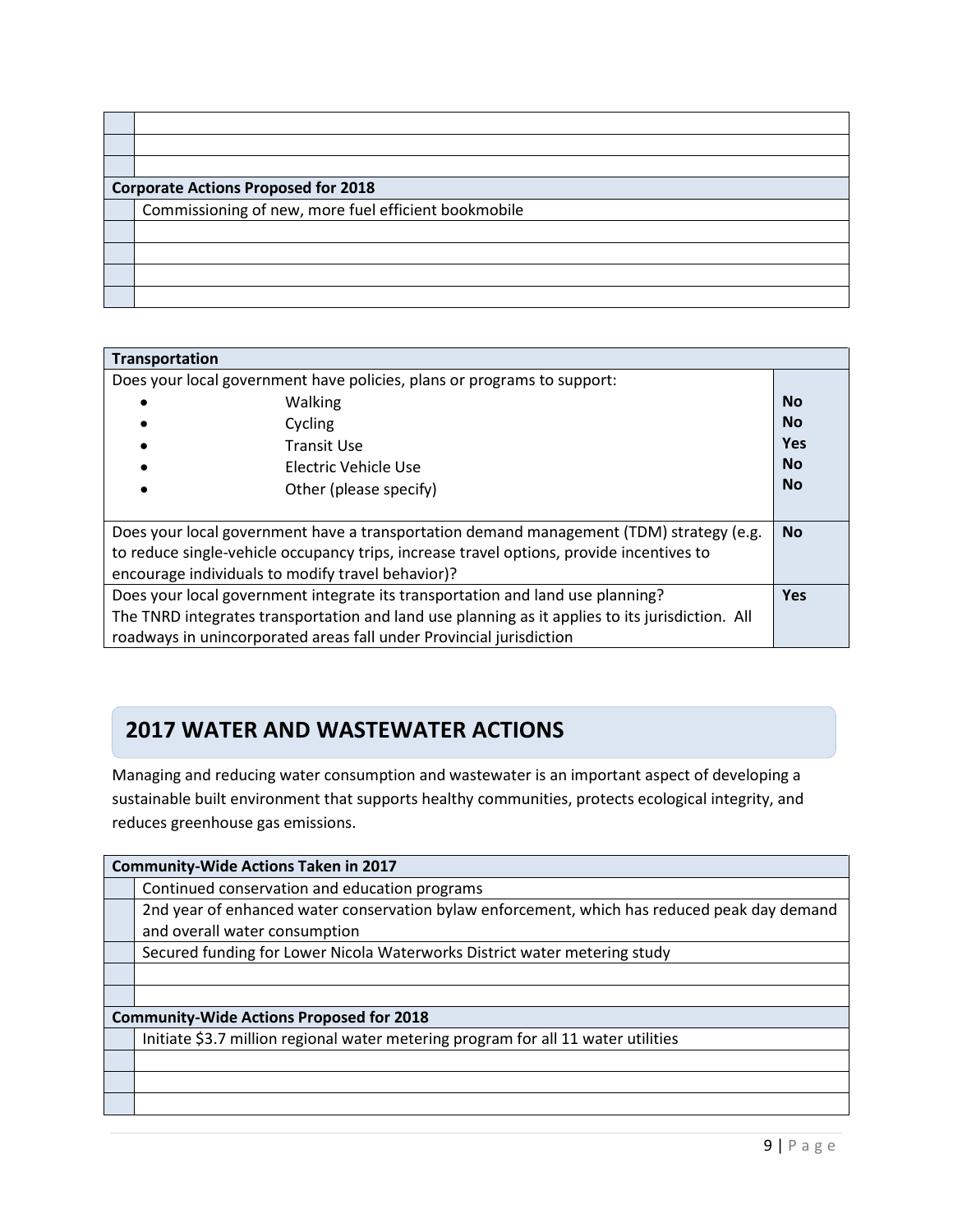| <b>Corporate Actions Taken in 2017</b>     |                                                                                                     |  |
|--------------------------------------------|-----------------------------------------------------------------------------------------------------|--|
|                                            | Installation of an equalization basin at the Clearwater Septage Receiving Station (SRS). Basin will |  |
|                                            | regulate septage release volumes to improve water treatment operations and ensure operation         |  |
|                                            | compliance.                                                                                         |  |
|                                            | Upgrades to Clearwater SRS to provide year round service                                            |  |
|                                            | Installed backup generator for Pritchard Sewer System to ensure continued operation in event of     |  |
|                                            | power outages. Pritchard is in the vicinity of an ecologically sensitive area.                      |  |
|                                            |                                                                                                     |  |
|                                            |                                                                                                     |  |
| <b>Corporate Actions Proposed for 2018</b> |                                                                                                     |  |
|                                            | Complete Water Utility Master Plans for all 11 water and 2 wastewater system                        |  |
|                                            | <b>Update Water Conservation Plan</b>                                                               |  |
|                                            |                                                                                                     |  |
|                                            |                                                                                                     |  |
|                                            |                                                                                                     |  |

#### **Water Conservation**

Does your local government have water conservation policies, plans or programs? **Yes**

## **2017 CLIMATE CHANGE ADAPTATION ACTIONS**

This section of the CARIP survey is designed to collect information related to the types of climate impacts local governments are experiencing and how they are being addressed.

| Please identify the THREE climate impacts that are most relevant to your Local Government.<br>Warmer winter temperatures reducing snowpack |     |  |
|--------------------------------------------------------------------------------------------------------------------------------------------|-----|--|
| Changes to temperature and precipitation causing seasonal drought<br>$\bullet$                                                             | Yes |  |
| Heatwaves impacting population health<br>٠                                                                                                 |     |  |
| Increased temperatures increasing wildfire activity<br>$\bullet$                                                                           | Yes |  |
| Increased temperatures affecting air quality<br>$\bullet$                                                                                  |     |  |
| Changing temperatures influencing species migration and ecosystem shifts<br>$\bullet$                                                      |     |  |
| Extreme weather events contributing to urban and overland flooding<br>٠                                                                    | Yes |  |
| Sea level rise and storms causing coastal flooding and/or erosion<br>$\bullet$                                                             |     |  |
| Other:                                                                                                                                     |     |  |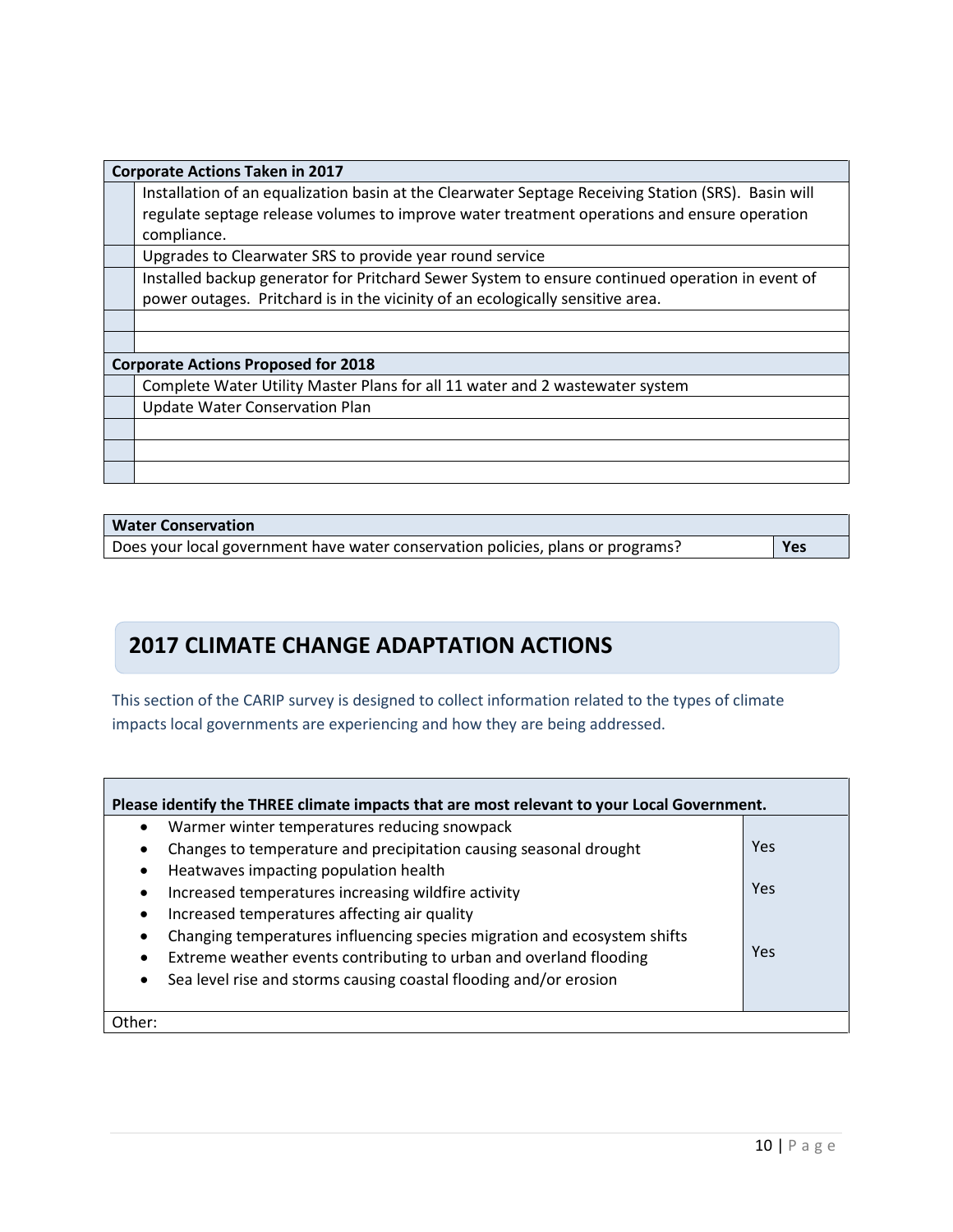| In 2017 has your local government addressed the impacts of a changing climate using any of the |           |
|------------------------------------------------------------------------------------------------|-----------|
| following?                                                                                     |           |
| Risk and Vulnerability Assessments                                                             | Yes       |
| <b>Risk Reduction Strategies</b>                                                               | Yes       |
| Emergency response planning                                                                    | <b>No</b> |
| Asset management                                                                               | Yes       |
| Natural/Eco asset management strategies                                                        | <b>No</b> |
| Infrastructure upgrades (e.g. storm water system upgrades)                                     | Yes       |
| Beach Nourishment projects                                                                     | <b>No</b> |
| Economic diversification initiatives                                                           | <b>No</b> |
| Strategic and financial planning                                                               | No        |
| Cross-department working groups                                                                | <b>No</b> |
| OCP policy changes                                                                             | Yes       |
| Changes to zoning and other bylaws and regulations                                             | <b>No</b> |
| Incentives for property owner (e.g. reducing storm water run-off)                              | Yes       |
| Public education and awareness                                                                 | Yes       |
| Research                                                                                       | Yes       |
| <b>Mapping</b>                                                                                 | Yes       |
| Partnerships                                                                                   | Yes       |
|                                                                                                |           |
| Other:                                                                                         |           |
|                                                                                                |           |

#### **Climate Change Adaptation Actions Taken in 2017**

Please elaborate on key actions and/or partnerships your local government has engaged in to prepare for, and adapt to a changing climate. Add links to key documents and information where appropriate.

Promotion of rain barrel program to preserve rain water. Anticipated to reduce water consumption and have a reserve in place for dry spells.

Risk and criticality assessment completed for water and wastewater systems

Provided funding for, and partnered with Fraser Basin Council and other stakeholders to study Nicola Lake watershed.

#### **Climate Change Adaptation Actions Proposed for 2018**

#### **For more information please contact:**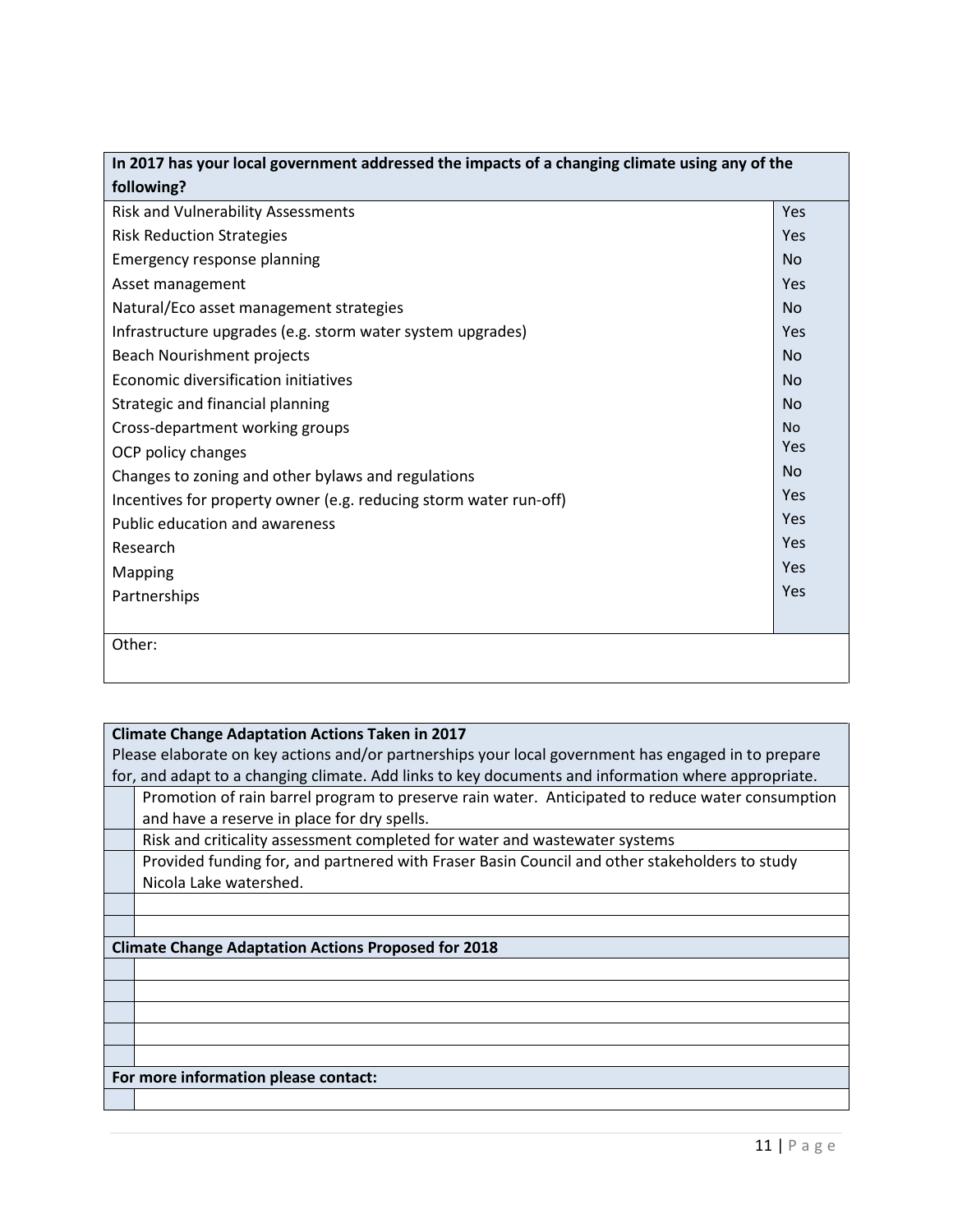| The following are key resources that may be helpful to your local government in<br>identifying climate impacts, as well as, strategies, actions and funding to deal with |                   |
|--------------------------------------------------------------------------------------------------------------------------------------------------------------------------|-------------------|
| them. For those resources that you have used, please indicate whether they were                                                                                          |                   |
| useful in advancing your work in climate change adaptation?                                                                                                              |                   |
| <b>Indicators of Climate Change for British Columbia, 2016</b>                                                                                                           | Haven't Used      |
| Plan2Adapt                                                                                                                                                               | Haven't Used      |
| <b>Climate Projections for Metro Vancouver</b>                                                                                                                           | Not Useful        |
| <b>Climate Projections for the Capital Region</b>                                                                                                                        | Not Useful        |
| Climate Projections for the Cowichan Valley Regional District                                                                                                            | <b>Not Useful</b> |
| Province of BC's BC Adapts Video Series                                                                                                                                  | Haven't Used      |
| Preparing for Climate Change: An Implementation Guide for Local Governments                                                                                              | Haven't Used      |
| The Public Infrastructure and Engineering Vulnerability Committee's (PIEVC) protocol                                                                                     | Haven't Used      |
| <b>Sea Level Rise Primer</b>                                                                                                                                             | Not Useful        |
| <b>BC Regional Adaptation Collaborative Webinars</b>                                                                                                                     | Haven't Used      |
| www.ReTooling.ca                                                                                                                                                         | Haven't Used      |
| <b>Water Balance Model</b>                                                                                                                                               | Haven't Used      |
| <b>The Water Conservation Calculator</b>                                                                                                                                 | Haven't Used      |
|                                                                                                                                                                          |                   |
| Funding:                                                                                                                                                                 |                   |
| <b>National Disaster Mitigation Program (NDMP)</b>                                                                                                                       | Not Useful        |
| <b>Community Emergency Preparedness Fund (CEPF)</b>                                                                                                                      | Useful            |
| Municipalities for Climate Innovation Program (MCIP)                                                                                                                     | Haven't Used      |
| <b>Climate Adaptation Partner Grants (FCM)</b>                                                                                                                           | Useful            |
| <b>Infrastructure Planning Grants (MAH)</b>                                                                                                                              | Useful            |
| <b>Federal Gas Tax Fund</b>                                                                                                                                              | Useful            |
|                                                                                                                                                                          |                   |
| Other:                                                                                                                                                                   |                   |

## **2017 OTHER CLIMATE ACTIONS**

## **Other Climate Actions**

This section provides local governments the opportunity to report other climate actions that are not captured in the categories above.

| <b>Community-Wide Actions Taken in 2017</b>     |  |
|-------------------------------------------------|--|
| n/a                                             |  |
|                                                 |  |
|                                                 |  |
|                                                 |  |
|                                                 |  |
| <b>Community-Wide Actions Proposed for 2017</b> |  |
| n/a                                             |  |
|                                                 |  |
|                                                 |  |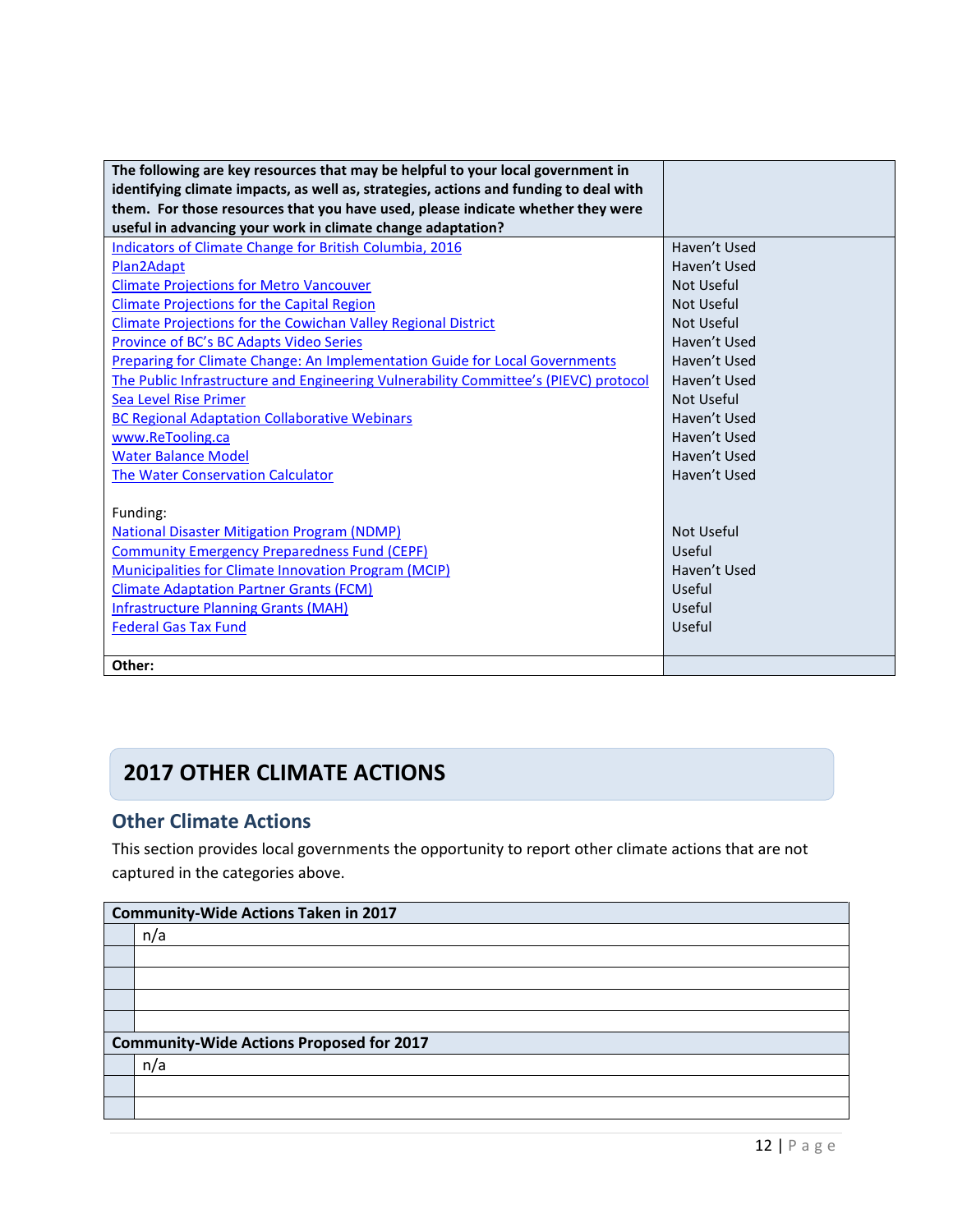|                                            | <b>Corporate Actions Taken in 2017</b> |  |
|--------------------------------------------|----------------------------------------|--|
|                                            | n/a                                    |  |
|                                            |                                        |  |
|                                            |                                        |  |
|                                            |                                        |  |
|                                            |                                        |  |
| <b>Corporate Actions Proposed for 2017</b> |                                        |  |
|                                            | n/a                                    |  |
|                                            |                                        |  |
|                                            |                                        |  |
|                                            |                                        |  |
|                                            |                                        |  |

| Other                                                                             |           |
|-----------------------------------------------------------------------------------|-----------|
| Are you familiar with the Community Lifecycle Infrastructure Costing Tool (CLIC)? | Yes       |
|                                                                                   |           |
|                                                                                   |           |
| Have you used CLIC?                                                               | <b>No</b> |
|                                                                                   |           |
|                                                                                   |           |

## **INNOVATION AND PEER-TO-PEER LEARNING**

### **Innovation**

This section provides the opportunity to showcase an innovative Corporate and/or Community-Wide GHG reduction and/or climate change adaptation activity that your local government has undertaken and that has had, or has the potential to have, a significant impact. You are welcome to repeat an action that has already been listed.

Projects included here may be featured as success stories on the B.C. Climate Action Toolkit and/or shared with other local governments to inspire further climate action. Please add links to additional information where possible.

Communities that have conducted innovative initiatives may want to consider raising their profile through applications t[o CEA's Climate and Energy Action Awards,](http://communityenergy.bc.ca/climate-and-energy-action-awards/) UBCM Climate and Energy Action [Award,](http://www.ubcm.ca/EN/meta/news/news-archive/2016-archive/climate-and-energy-action-awards.html) [FCM Sustainable Communities Awards](https://fcm.ca/home/awards/sustainable-communities-awards.htm) or through submissions to [FCM's National Measures](https://fcm.ca/home/programs/partners-for-climate-protection/national-measures-report.htm)  [Report.](https://fcm.ca/home/programs/partners-for-climate-protection/national-measures-report.htm)

#### **Community-Wide Action**

For more information contact: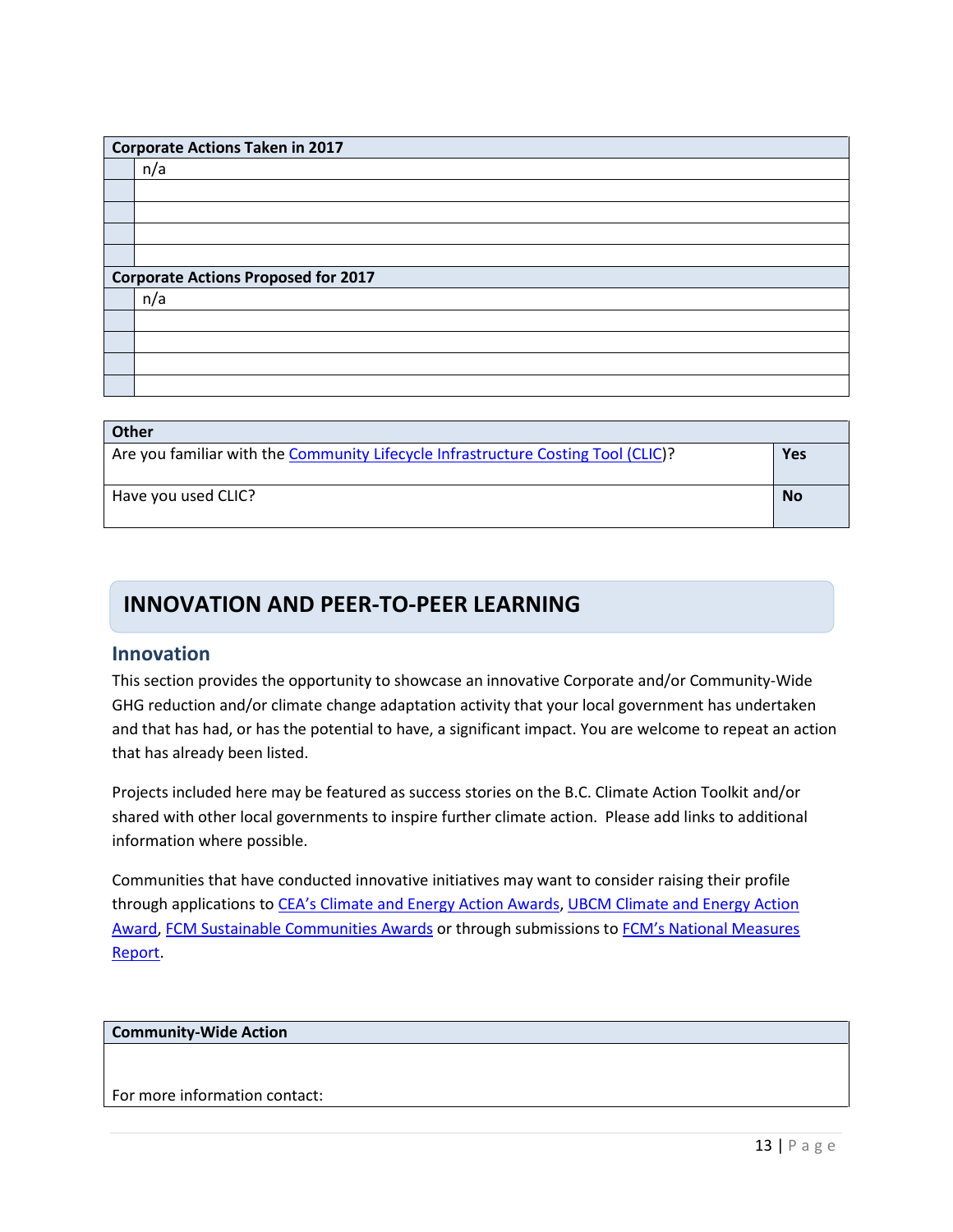**Corporate Action**

For more information contact:

### **Programs, Partnerships and Funding Opportunities**

Local governments often rely on programs, partnerships and funding opportunities to achieve their climate action goals. Please share the names of programs and organizations that have supported your local government's climate actions by listing each entry in the box below.

#### **Mitigation**

**Programs and Funding**

#### **Adaptation**

**Programs and Funding**

## **2017 CARBON NEUTRAL REPORTING**

Local governments are required to report on their progress in achieving their carbon neutral goal under the Climate Action Charter. Working with B.C. local governments, the joint Provincial-UBCM Green Communities Committee (GCC) has established a common approach to determining carbon neutrality for the purposes of the Climate Action Charter, including a Carbon Neutral Framework and supporting guidance for local governments on how to become carbon neutral.

Prior to completing this portion of the survey, please ensure that you are familiar with guidance available on the B.C. Climate Action Toolkit website, especially the [Becoming Carbon Neutral:](http://www.toolkit.bc.ca/sites/default/files/Becoming%20Carbon%20Neutral%20V3%20FINAL%20July%202014_0.pdf) A Guide [for Local Governments in British Columbia.](http://www.toolkit.bc.ca/sites/default/files/Becoming%20Carbon%20Neutral%20V3%20FINAL%20July%202014_0.pdf)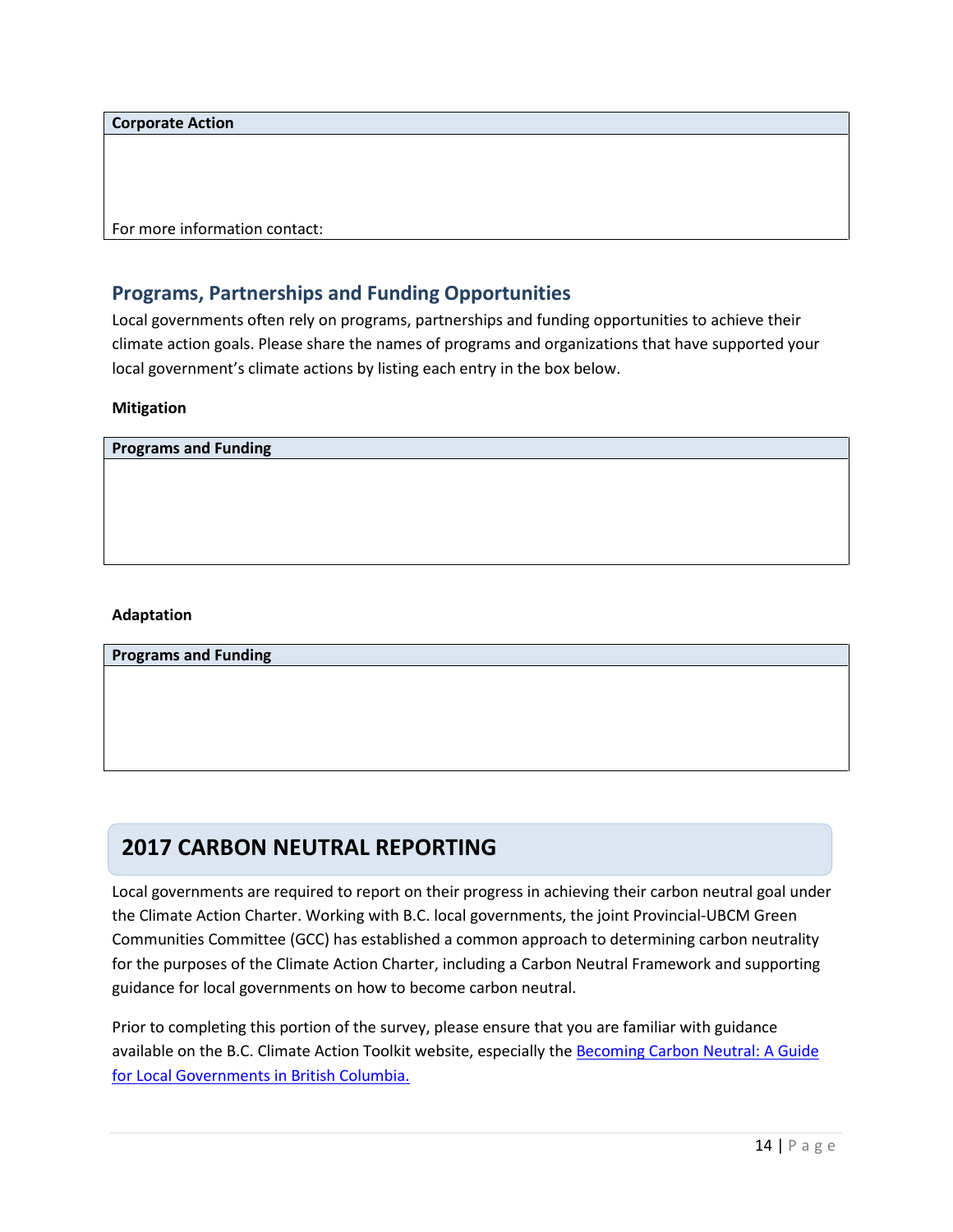*Please note: As a result of the BC Recycling Regulation, local governments are no longer required to account for greenhouse gas (GHG) emissions from vehicles, equipment and machinery required for the collection, transportation and diversion of packaging and printed paper, in their annual Climate Action Revenue Incentive Program (CARIP) reports.*

## **Reporting Emissions**

| Did you measure your local government's corporate GHG emissions in 2017?                                                                                                                                                      | <b>Yes</b>         |
|-------------------------------------------------------------------------------------------------------------------------------------------------------------------------------------------------------------------------------|--------------------|
|                                                                                                                                                                                                                               |                    |
| If your local government measured 2017 corporate GHG emissions, please report<br>the number of corporate GHG emissions (in tonnes of carbon dioxide equivalent)<br>from services delivered directly by your local government: | 515                |
|                                                                                                                                                                                                                               |                    |
| If your local government measured 2017 corporate GHG emissions, please report<br>the number of corporate GHG emissions (in tonnes of carbon dioxide equivalent)<br>from contracted services:                                  | 613                |
| <b>TOTAL A: CORPORATE GHG EMISSIONS FOR 2017</b>                                                                                                                                                                              | 1,128              |
|                                                                                                                                                                                                                               | tCO <sub>2</sub> e |

## **Reporting Reductions and Offsets**

To be carbon neutral, a local government must balance their TOTAL corporate GHG emissions generated in 2017 by one or a combination of the following actions:

- undertake GCC-supported Option 1 Project(s)
- undertake GCC-supported Option 2 Project(s)
- purchase carbon offsets from a credible offset provider

### **If applicable, please report the 2017 GHG emissions reductions (in tonnes of carbon dioxide equivalent (tCO2e)) being claimed from Option 1 GHG Reduction Projects:**

| <b>OPTION 1 PROJECTS</b>                                   | <b>REDUCTIONS</b>         |
|------------------------------------------------------------|---------------------------|
|                                                            |                           |
| <b>Energy Efficient Retrofits</b>                          | nil                       |
|                                                            |                           |
| Solar Thermal                                              | nil                       |
|                                                            |                           |
| <b>Household Organic Waste Composting</b>                  | nil                       |
|                                                            |                           |
| Low Emission Vehicles                                      | nil                       |
|                                                            |                           |
| <b>Avoided Forest Conversion</b>                           | nil                       |
|                                                            |                           |
| <b>TOTAL B: REDUCTIONS FROM OPTION 1 PROJECTS FOR 2017</b> | nil<br>tCO <sub>2</sub> e |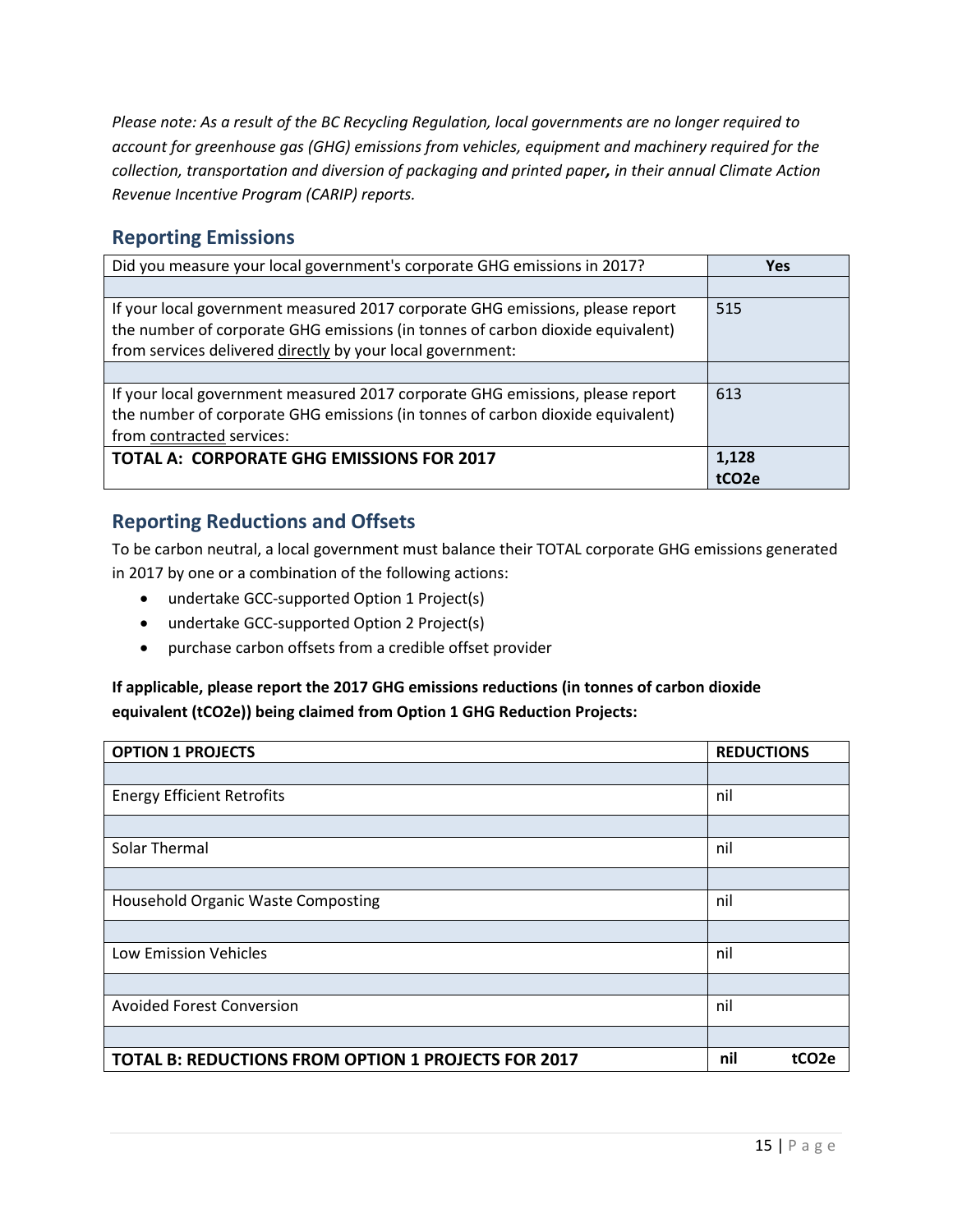**If applicable, please report the names and 2017 GHG emissions reductions (in tonnes of carbon dioxide equivalent (tCO2e)) being claimed from Option 2 GHG Reduction Projects:**

| <b>OPTION 2 PROJECT NAME</b>                                   | <b>REDUCTIONS</b> |
|----------------------------------------------------------------|-------------------|
|                                                                |                   |
| <b>Methane Oxidation Beds/Methane Oxidation Landfill Cover</b> | 1403.55           |
| (includes 681.55 carry forward from 2016)                      |                   |
|                                                                |                   |
|                                                                |                   |
|                                                                |                   |
|                                                                |                   |
|                                                                |                   |
| TOTAL C: REDUCTIONS FROM OPTION 2 PROJECTS FOR 2017            | 1403.55 tCO2e     |

**If applicable, please report the name of the offset provider, type of project and number of offsets purchased (in tonnes of carbon dioxide equivalent (tCO2e)) from an offset provider for the 2017 reporting year:**

**(NOTE: DO NOT INCLUDE ANY FUNDS THAT MAY BE SET ASIDE IN A CLIMATE ACTION RESERVE FUND)**

| <b>OFFSET PROVIDER NAME</b>                | <b>OFFSETS</b> |
|--------------------------------------------|----------------|
|                                            |                |
|                                            | nil            |
|                                            |                |
|                                            |                |
|                                            |                |
|                                            |                |
|                                            |                |
| <b>TOTAL D: OFFSETS PURCHASED FOR 2017</b> | Nil tCO2e      |

### **TOTAL REDUCTIONS AND OFFSETS FOR 2017 (Total B+C+D) = 1403.55 tCO2e**

### **Corporate GHG Emissions Balance for 2017**

Your local government's Corporate GHG Emissions Balance is the difference between total corporate GHG emissions (direct + contracted emissions) and the GHG emissions reduced through GCC Option 1 and Option 2 projects and/or the purchase of offsets.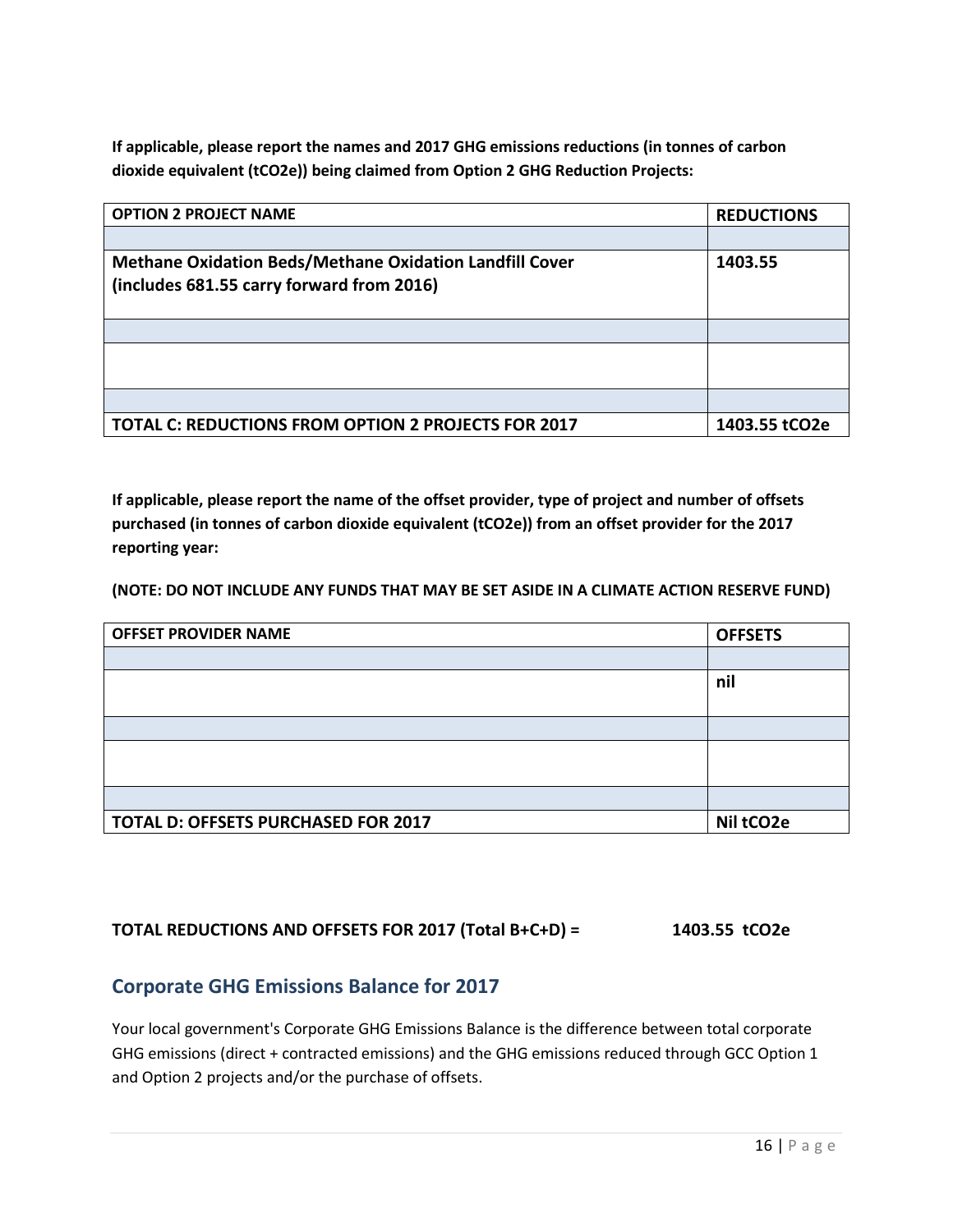#### **CORPORATE GHG EMISSIONS BALANCE FOR 2017 = (A – (B+C+D)) = - 275.90tCO2e**

## **If your Corporate GHG Emissions Balance is negative or zero, your local government is carbon neutral. CONGRATULATIONS!**

**If applicable, please record any emissions reductions you will be carrying over for future years and the source of the emissions reductions, including the year they were earned (E.g., Organics diversion, 2016 100 tCO2e).** 

| SOURCE OF CARRY OVER EMISSION REDUCTIONS (and year earned)          | <b>REDUCTIONS</b> |
|---------------------------------------------------------------------|-------------------|
| <b>Methane Oxidation Beds/Methane Oxidation Landfill Cover 2017</b> | 275.90            |
|                                                                     |                   |
|                                                                     |                   |
|                                                                     |                   |
|                                                                     |                   |
| <b>BALANCE OF REDUCTIONS ELIGIBLE FOR CARRY OVER TO NEXT YEAR</b>   | 275.90 tCO2e      |

| <b>Carbon Neutral Reporting</b>                                              |    |
|------------------------------------------------------------------------------|----|
| Does your local government have a climate reserve fund or something similar? | No |

## **GCC CLIMATE ACTION RECOGNITION PROGRAM**

## **Green Communities Committee (GCC) Climate Action Recognition Program**

The joint Provincial-UBCM Green Communities Committee (GCC) is pleased to be continuing the Climate Action Recognition Program again this year. This multi-level program provides the GCC with an opportunity to review and publicly recognize the progress and achievements of each Climate Action Charter (Charter) signatory.

Recognition is provided on an annual basis to local governments who demonstrate progress on their Charter commitments, according to the following:

**Level 1 – Demonstrating Progress on Charter Commitments**: for local governments who demonstrate progress on fulfilling one or more of their Charter commitments

**Level 2 – Measuring GHG Emissions**: for local governments that achieve level 1, and who have measured their Corporate GHG Emissions for the reporting year and demonstrate that they are familiar with their community's energy and emissions inventory (i.e. CEEI)